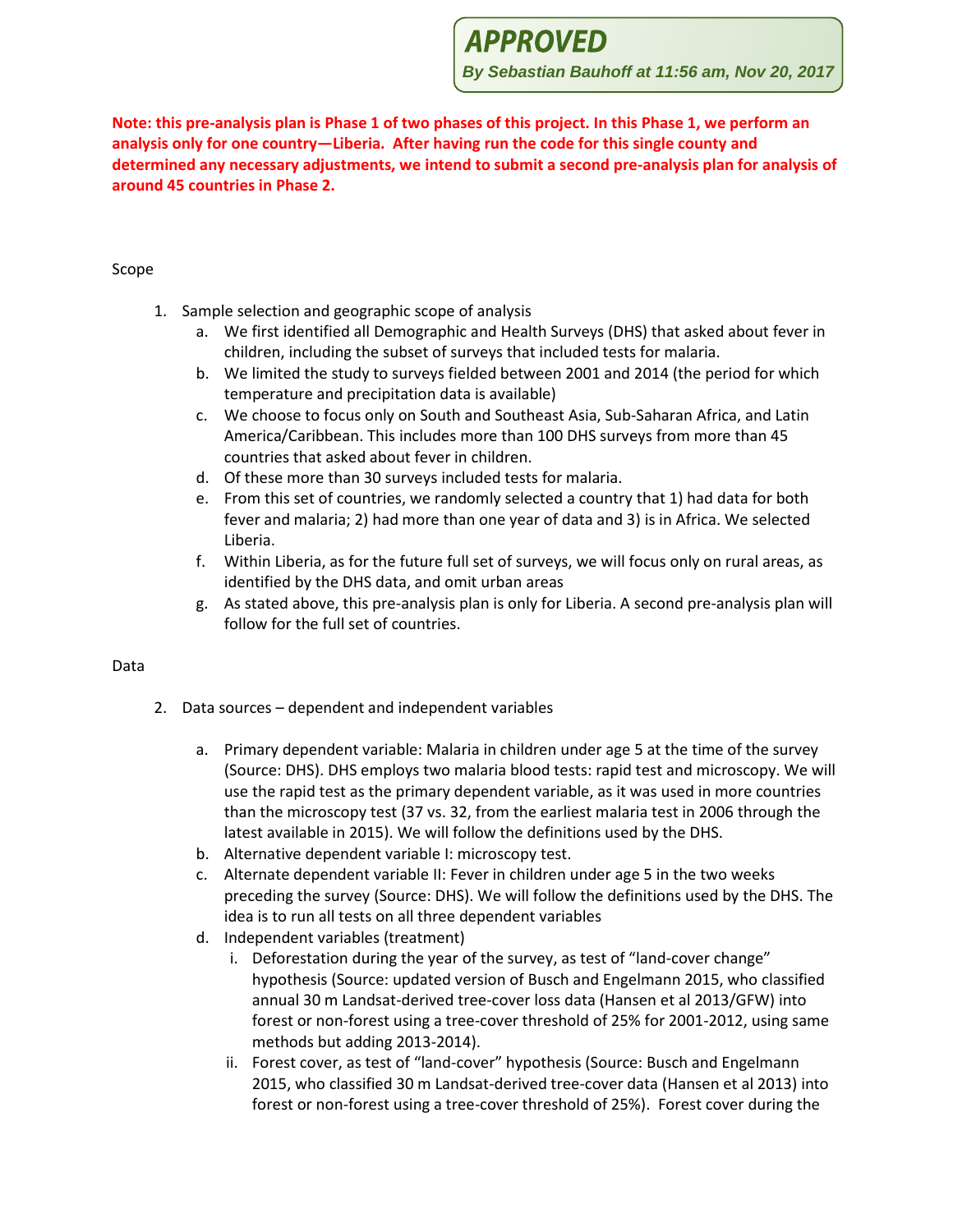year of te survey is inferred by subtracting previous years' forest loss from forest cover in year 2000.

- e. Weights. We will use the sampling weights supplied by the DHS.
- 3. Summary statistics:
	- a. Present table of summary stats of dependent variables, independent variables, included control variables, listing all variables.
- 4. Superficial analyses
	- a. Testing for a first-order correlation between the key outcome variables (malaria rapid test; malaria microscopy; fever;) with each other and with the main independent variable (deforestation)
		- i. For each of the nine pairs we report correlation coefficient and significance (p-value)
	- b. Heatmaps, to visually inspect for consistent relationship between forest cover/forest cover change and malaria:
		- i. Malaria rapid test % (color) vs forest cover (x-axis, 25 increments from 0-100%) and deforestation (y-axis, 25 increments from 0 to  $90<sup>th</sup>$  percentile)
		- ii. Malaria microscopy % (color) vs forest cover (x-axis, 25 increments from 0-100%) and deforestation (y-axis, 25 increments from 0 to  $90<sup>th</sup>$  percentile)
		- iii. Fever % (color) vs forest cover (x-axis, 25 increments from 0-100%) and deforestation (y-axes, 25 increments from 0 to  $90<sup>th</sup>$  percentile)
- 5. Control variables
	- a. There are limitations to inferences that can be drawn from first-order correlations and heatmaps.
	- b. We are concerned that third-factors could be correlated with higher or lower deforestation AND have an effect on malaria. Thus, we want to control for observable factors that have an effect on malaria.
	- c. But, what to control for? DHS reports hundreds of questions from which to draw possible covariates, and then there are other data sets too. So there are a nearly infinite number of possible permutations of variables to include, and if we ran enough tests we could likely find at least some showing a positive or negative association, even in the absence of a "true" relationship (Olken, 2015).
	- d. We choose variables for which there is a strong theoretic basis in the literature to have a *direct* effect on higher or lower malaria. We do not include variables that might have an *indirect* effect. Additionally, we seek to use variables that are universally available across surveys, and have a uniform interpretation across countries and time periods
	- e. We specify in a pre-analysis plan which control variables we will include:
		- i. Theorized proximate causes of malaria assumed to be unaffected by deforestation:
			- a. Temperature (in Celsius) during the month of the survey- use cardinal values and cardinal values squared, following inverted-U-shaped relationship from literature (Beck-Johnson et al 2013, Mordecai et al 2013)
			- b. Precipitation (in mm) during the month of the survey use cardinal values and cardinal values squared, following inverted-U-shaped relationship from literature (Parham and Michel 2010)
			- c. Child age use dummy variables for each year relative to Age<1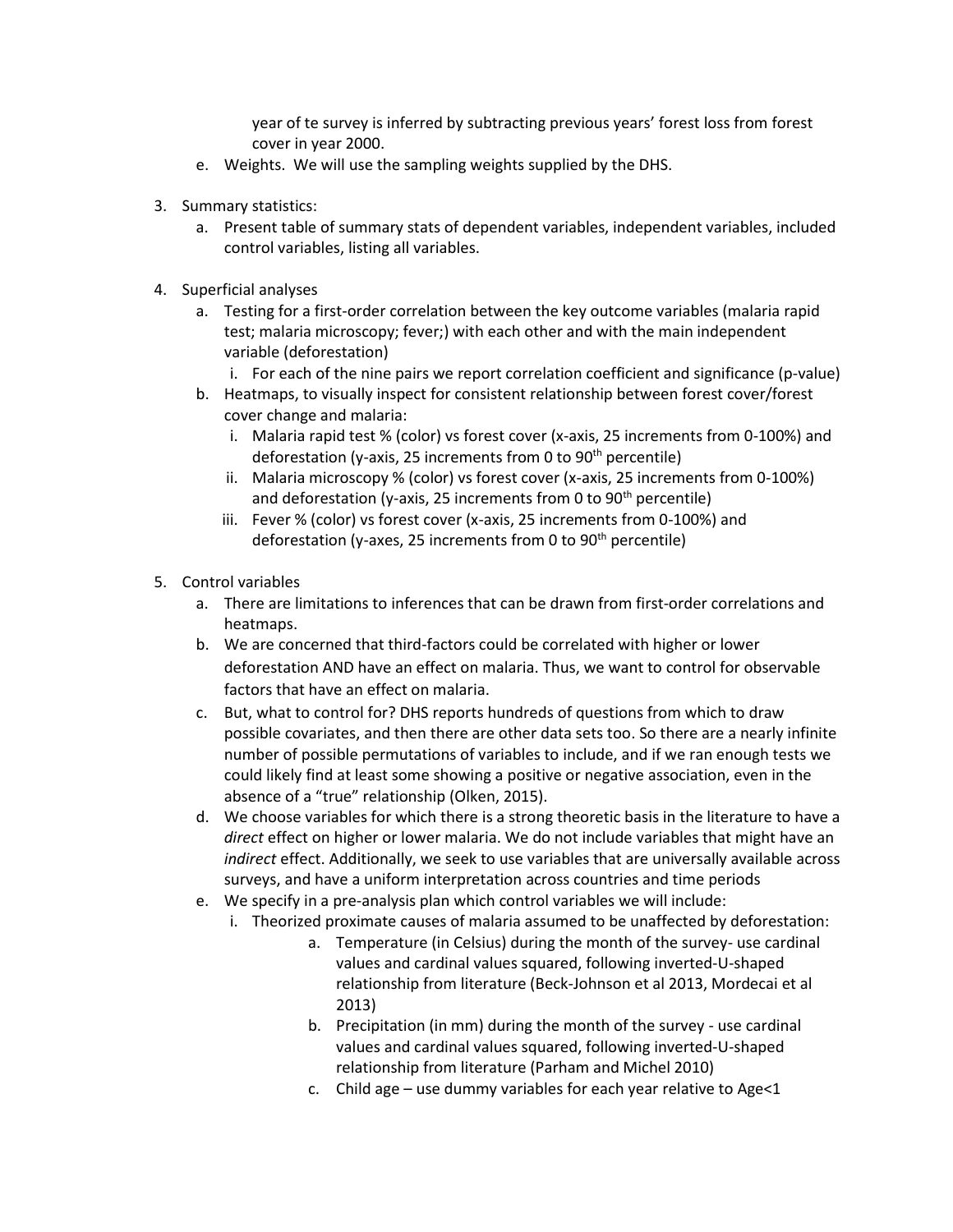- ii. Theorized proximate causes of malaria potentially correlated with socioeconomic conditions associated with deforestation
	- a. Housing quality index, constructed by summing floor type (0 for unfinished eg mud, dirt; 1 for wood, cement, etc), and wall type (0 for unfinished eg mud; 1 for finished eg wood, cement), and roof type (0 for unfinished eg thatch; 1 for finished=metal, tile, etc;)
		- a. See Table 1 below for codes of individual floor, wall, and roof type
	- b. Exposure to standing water: Main water source (0 if open vs. 1 if pumped/piped)
	- c. Access to health care: Our preliminary intention is to use as a proxy variable a binary indicator of 1 if the child delivered in a facility and 0 otherwise. We consider this a good indicator because birth has been universally experienced by children under 5 and birth in a facility is assumed to always indicates better health.
		- a. Alternative proxy indicators such as 'child has received other vaccinations', are potentially less useful because recommended vaccines vary by country, some children may be too young to have received vaccines, and there is probably a selection effect to vaccination campaigns, meaning that having been vaccinated might either mean good health OR high-risk .
		- b. However, malaria indicator surveys such as those used in Liberia do not ask about place of delivery. We will investigate whether there is another acceptable indicator of access to health care that is universally asked; if not we will use this in spite of not having it for all surveys.
- iii. Avoiding behavior.
	- a. Bed net 1 if "all children" or "some children" slept under a bed net last night; 0 otherwise
	- b. Note: we are estimating the effect of deforestation at current levels of avoiding behavior. To the extent that deforestation increases malaria which increases avoiding behavior which dampens the increase in malaria, our estimates of the effect of deforestation on malaria are too small—that is, they have subtracted the effect of increased avoiding behavior component
- f. We considered but chose not to include the following variables because they are not proximate, i.e. *direct*, causes of malaria:
	- i. Wealth
	- ii. Education
	- iii. Remoteness
	- iv. Concurrent forest-protection policy, ie. % of cell that is designated as protected

### Hypothesis testing

- 6. Main multi-variate analysis (pooled cross-section with child-level observations)
	- i. What specification to use? As with included variables, we pre-specify in order to avoid the potential to p-hack by applying log terms, fixed effects, functional forms, etc.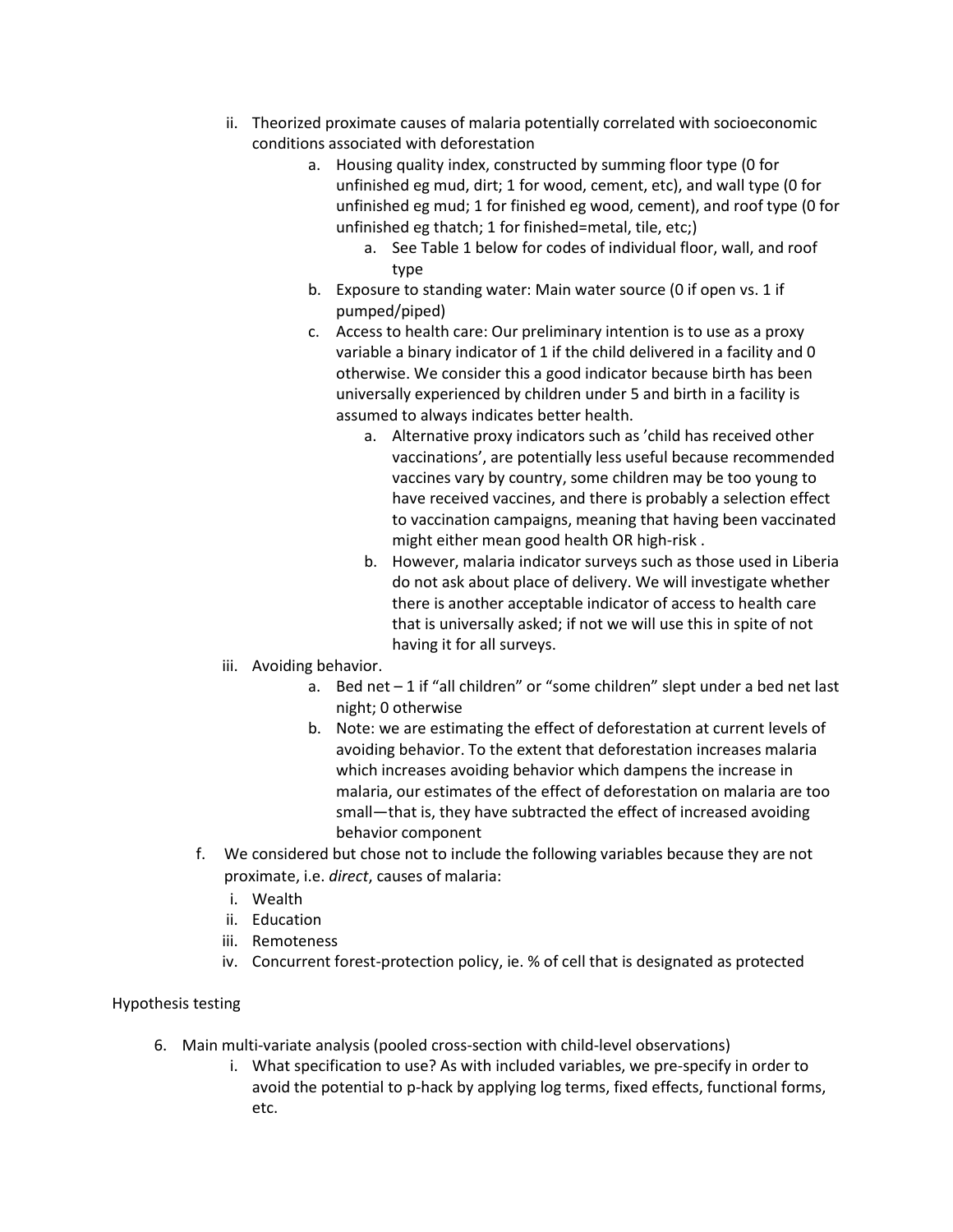- a. Unit of observation:
	- a. survey result for child under 5
- b. Functional form:
	- a. Our preferred primary function form is logit, since our values are 0/1
	- b. Additionally, we will consider the use of linear probability models (OLS). Preferably, we will present OLS results only as a robustness check. However, in case it is necessary to accommodate more complex features, e.g., fixed effects, clustering and sampling structure, that can't be handled by logit in Stata, then we will use OLS as our primary functional form with logit results presented as a robustness check.
- c. Modification of variables, if any
	- a. All variables are entered as cardinal values, that is, implying a logistic relationship with the probability of malaria, with the exception of:
		- i. Forest cover, which is entered as forest cover+forest cover squared to test for hypothesized highest effects at intermediate values
		- ii. Temperature and precipitation, which use cardinal values and cardinal values squared, following inverted-U-shaped relationship from literature (Beck-Johnson et al 2013, Mordecai et al 2013; Parham and Michael 2010)
		- iii. Child age, which is entered in age classes
- d. We cluster standard errors at the level of the grid cell because the exposure (forest cover; forest cover change) is common to all children in a grid cell.
	- a. We will also assess clustering on the DHS' primary sampling unit, as a robustness check.
- e. We include survey fixed effects
- 7. Secondary multi-variate analysis: Imbalanced panel with cell-level observations
	- a. In Liberia we are fortunate enough to have multiple surveys. If it turns out that there are repeat measurements across years (i.e., subsequent DHS visited the same enumeration areas or at least areas within the same cell), which this would enable a panel regression using cell-specific fixed effects. This lets us control for the effects of spatially variant, time-invariant *unobservables* as well as *observables.* That is, we can test whether a change in deforestation leads to a change in malaria, within a cell.
		- a. Aside from the addition of cell-level fixed effects, all other features of the specification are the same as above
		- b. Note: in the panel analysis, we can only test the land cover change hypothesis (increased deforestation has increased malaria) not the land cover hypothesis (intermediate levels of forest cover have highest malaria)
- 8. Supplementary ex ante hypotheses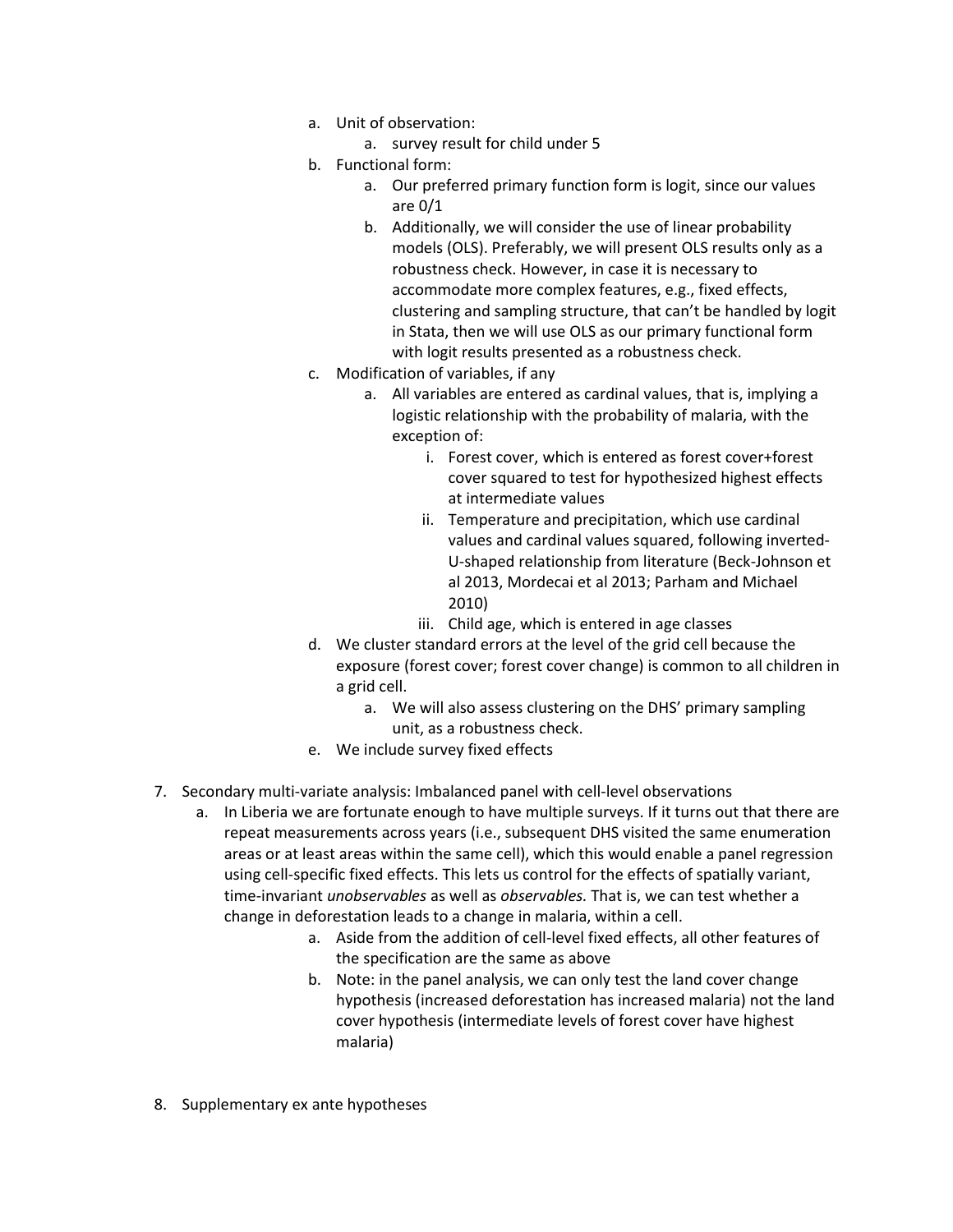- a. Disaggregations
	- i. Geographic variation: Disease ecology might be very different in different places our ex ante hypothesis based on the literature is that deforestation in African and Latin American countries will have a larger effect on malaria than deforestation in Asian countries.
		- a. We do not test this in the Liberia-only analysis but intend to in the full analysis.
	- ii. Earlier vs later forest transition: We will add as an independent variable the interaction term deforestation\*forest cover. Our ex ante hypothesis is that this term will be positive, ie. deforestation at higher forest cover will have a larger effect on malaria than at lower forest cover
	- iii. Smaller vs larger cuts. We will add deforestation-squared as a dependent variable. Our ex ante hypothesis is that deforestation-squared will be negative, meaning that the marginal effect of a hectare of deforestation on malaria will diminish as cuts increase in size
- b. Test of mediating effects
	- i. Are housing quality, health care access, and water source mediating factors through which the effect of deforestation operates? We test for this using the methods of Keele et al 2015.
		- a. First, we regress the housing quality index as a dependent variable on deforestation as the independent variable, including the other control variables from the standard model (temperature, precipitation, child age, bed net usage)
		- b. We also regress health care access, as proxied for with children born in a clinic as a dependent variable, on deforestation as the independent variable, including the other control variables (temperature, precipitation, child age, bed net usage)
		- c. We also regress water source as a dependent variable, on deforestation as the independent variable, including the other control variables (temperature, precipitation, child age, bed net usage)
		- d. Then, for each of the three mediating factors, we calculate their predicted value:
			- a. with observed levels of deforestation, and
			- b. without deforestation (counterfactual scenario: deforestation=0)
		- e. Then, using the predictive model of malaria prevalence, calculate two predicted levels of malaria prevalence:
			- a. with observed levels of deforestation and observed levels of housing quality, health care access, and water source
			- b. with observed levels of deforestation but with the levels of housing quality, health care access, and water source predicted in the counterfactual scenario of no deforestation
		- f. The difference between the two predicted levels in d is the effect of deforestation on malaria via housing, health care, and water source.
		- g. We divide the level in f by the total effect of deforestation on malaria to calculate % of the effect of deforestation on malaria attributable to those three mediating factors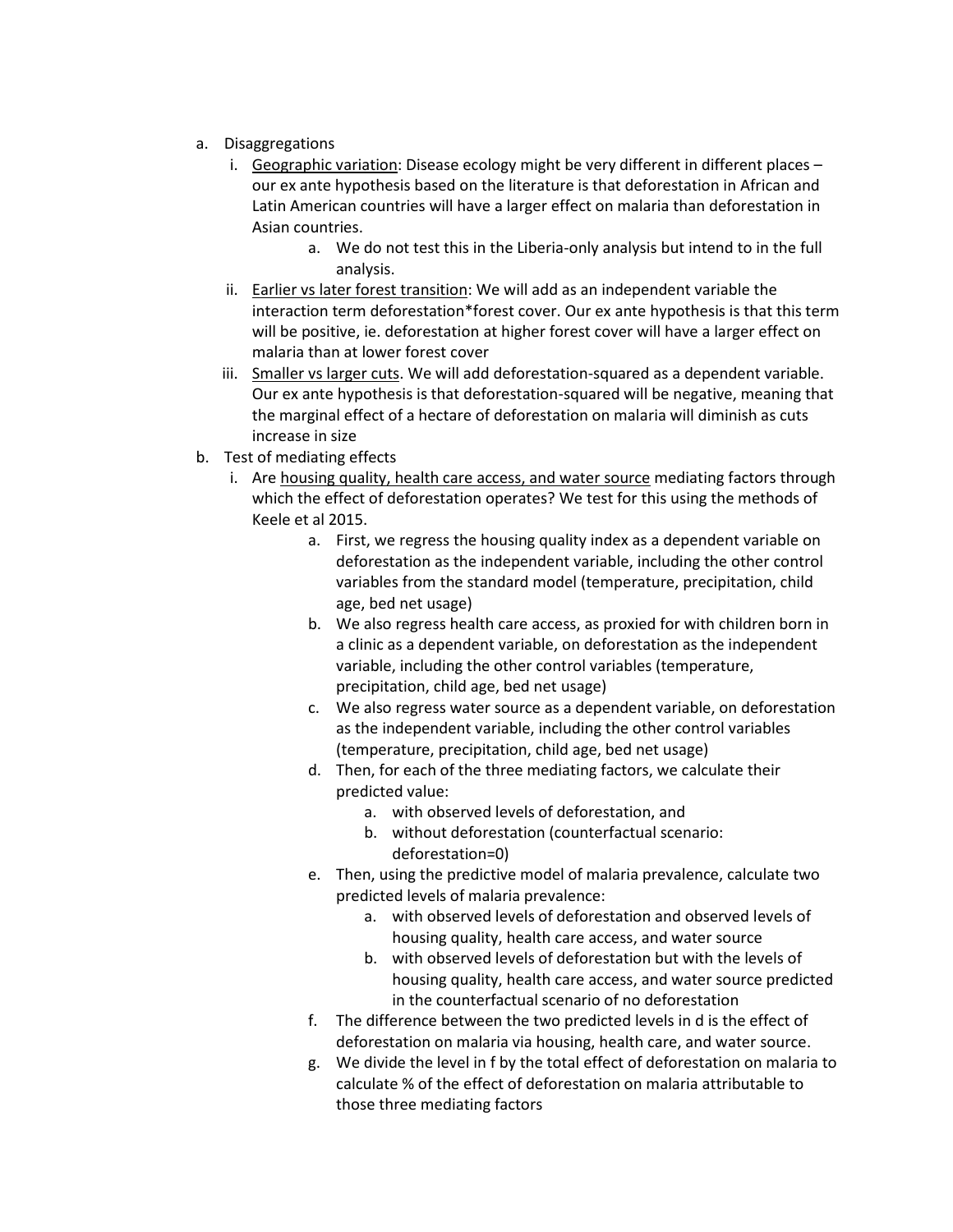- ii. Does land-cover effect mediate the effect of deforestation? We can't test for this using these methods because it violates the "sequential ignorability" assumption (Imai, Keele, and Yamomoto 2010) if land cover influences deforestation, as it likely does per Busch and Engelmann 2015. So we will not try to isolate the effect of deforestation via land cover.
- c. Lagged deforestation: Replace deforestation over the last year with total deforestation over the last 7 years, following Singer and de Castro suggestion that 'frontier malaria' effect lasts 6-8 years. Only for the subset of surveys conducted 2007 or later – ex ante hypothesis: effect of last 7 years of deforestation is >1 but <7 times as large as effect of last 1 year of deforestation
- d. Other disaggregations and sensitivities are reserved for exploratory analysis to generate hypotheses for future testing, rather than testing ex ante hypotheses

Methods: Total effect of deforestation on malaria

- 9. Hypothetically, how much lower would malaria have been in a world with no deforestation?
	- a. N=all the children surveyed for malaria
	- b. For each surveyed child n=1:N we use the baseline predictive model (i.e. at observed levels of deforestation) to predict the probability the child tests positive for malaria
		- ii. The sum of these probabilities should be very near the number of children who actually tested positive for malaria
	- c. We then predict the probability that the child would have tested positive for malaria in a counterfactual world with 10% less/50% less/100% less deforestation
	- d. We divide the sum of predicted children testing positive for malaria in the counterfactual 10% less/50% less/100% less deforestation scenarios by the sum of predicted children testing positive for malaria in the baseline predicted scenario to obtain a statistic of how much lower malaria would have been with 10% less/50% less/100% less deforestation
	- e. Note: this assumes no difference in avoiding behavior. To the extent that less deforestation would lead to less malaria and less avoiding behavior, our estimates would be too small.

Methods: Marginal cost effectiveness analysis

- f. How cost-effective (\$/DALY) is forest conservation as an anti-malarial intervention relative to other anti-malarial interventions?
	- a. We want to calculate \$/DALY averted from reducing deforestation, to compare with \$/DALY averted from other anti-malarial interventions e.g. compared to White et al, Malaria Journal, 2011:
		- i. \$24/DALY for intermittent preventive treatment (IPT)
		- ii. \$27/DALY for insecticide-treated nets (ITN)
		- iii. \$143/DALY for indoor residual spraying (IRS)
		- iv. Note: We need to inflate White's 2011 values to 2014\$ values for comparison to Busch and Engelmann dollar values
		- v. Note that these costs may not be static due to e.g. increasing drug resistance over time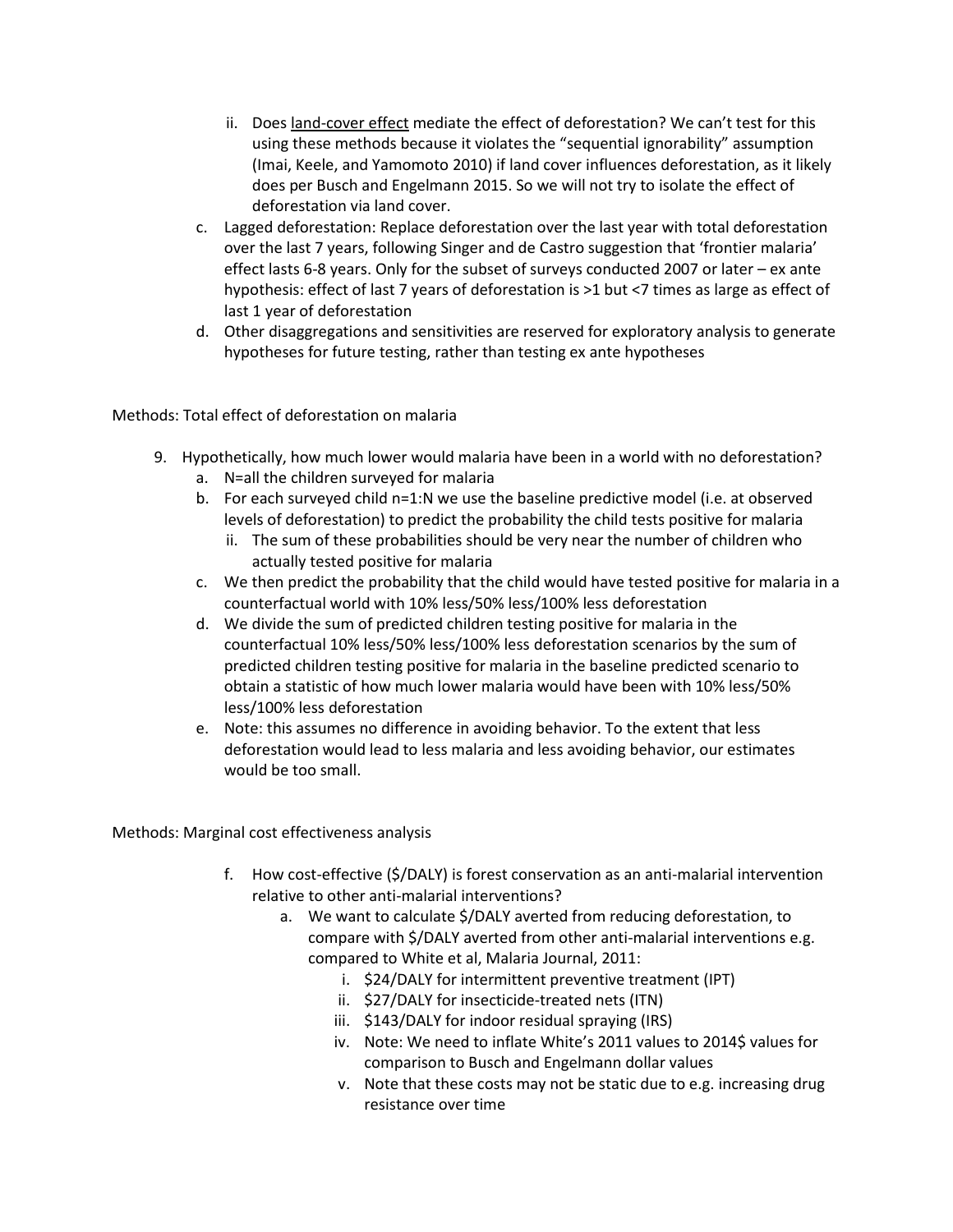- b. This will be crude, as it combines data from many disparate sources with much parameter uncertainty.
- c. We use a simulation to produce a density function of values, as follows (shown in Table 2 below).
	- 1. N=all the children surveyed for malaria
	- 2. For each n=1:N we "add" \$100/ha/yr of forest conservation to the cell-year and estimate the resulting change in deforestation (taken from Busch and Engelmann, 2015)
		- a. Alternatively, we begin with hectares rather than \$ and estimate the resulting change in deforestation
	- 3. We then calculate the additional probability that a surveyed child within that cell-year has malaria by calculating the difference in predicted malaria between the actual deforestation and the marginally lower deforestation, using the pooled malaria regression with covariates, based on the combined land cover change effect and land cover effect.
	- 4. We then multiply by the "sampling fraction" f for each survey, which is the sample size (number of completed interviews) divided by the target population size (DHS Sampling Manual Sept. 2012, p.8). This works because all DHS surveys are selected so that the sample is representative of a national target population, e.g. all women age 15-49 and children under five years of age living in residential households. Stratification of sampling means the rural samples will be representative of the rural portion of the target population. We multiply malaria cases by DALY per malaria case, to obtain DALY/\$
	- 5. Additionally, we run the regression a single time using the sample weights and "adding" \$100/ha/yr of forest conservation to all cell-years. This generates a single central estimate rather than a full density function.
	- 6. Note: reducing deforestation has other benefits besides just reducing malaria incidence, whereas many medical interventions (treatment, bed nets) might only deal with malaria. If we were able to account for these non-malaria benefits, then the total social value of reducing deforestation relative to other interventions would be even higher.
	- 7. Note: surveys for malaria likely occurred in places with higher-than-average malaria areas, by design. Specifically, "[u]nlike the DHS, which is carried out at various times during the year, the MIS [Malaria Indicator Surveys] is usually timed to correspond with the high malaria transmission season. This is essential if the MIS includes biomarker testing for malaria."

(http://dhsprogram.com/what-we-do/survey-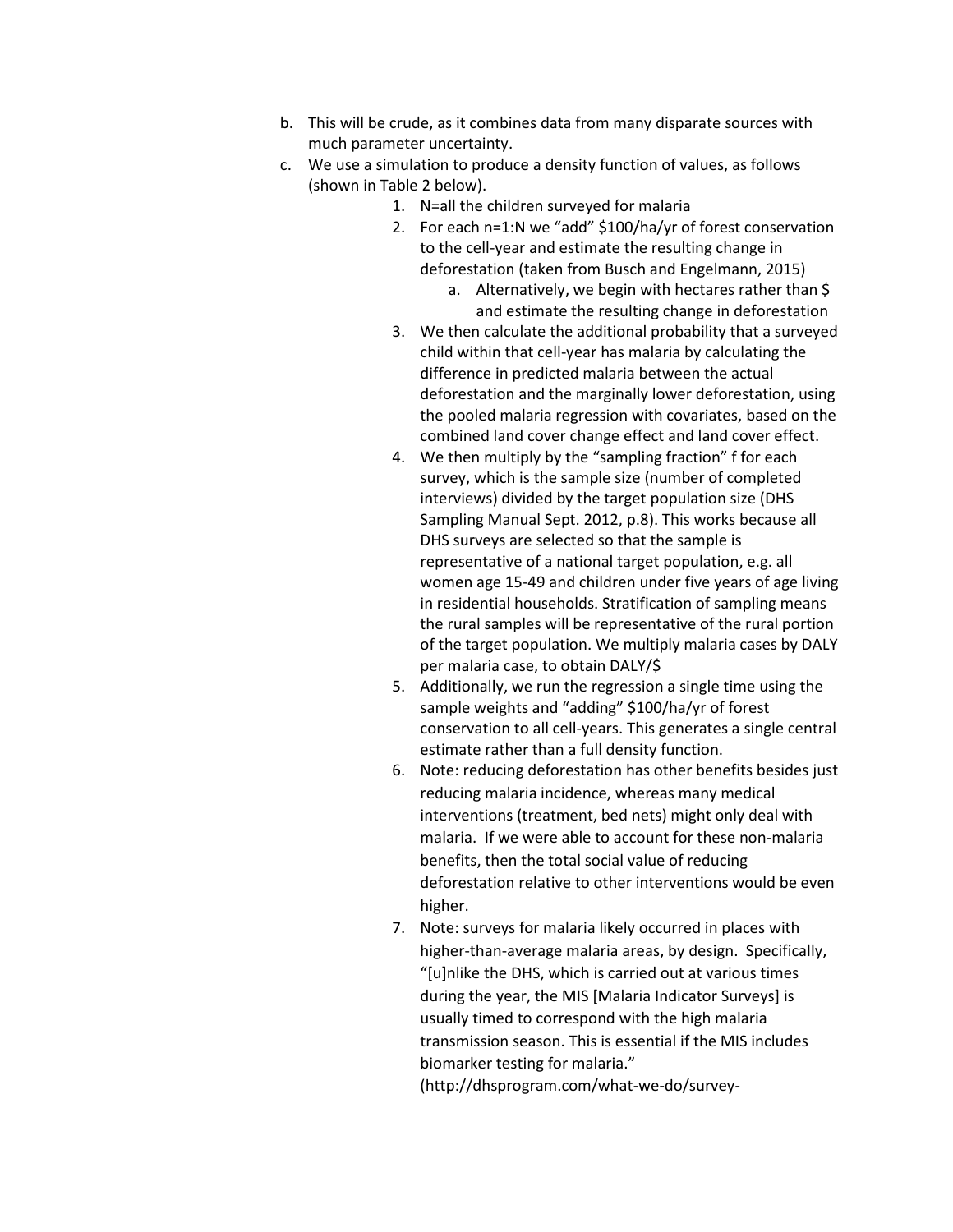types/mis.cfm) Thus if we were to extrapolate to other areas beyond our survey, the DALY/\$ would likely be lower.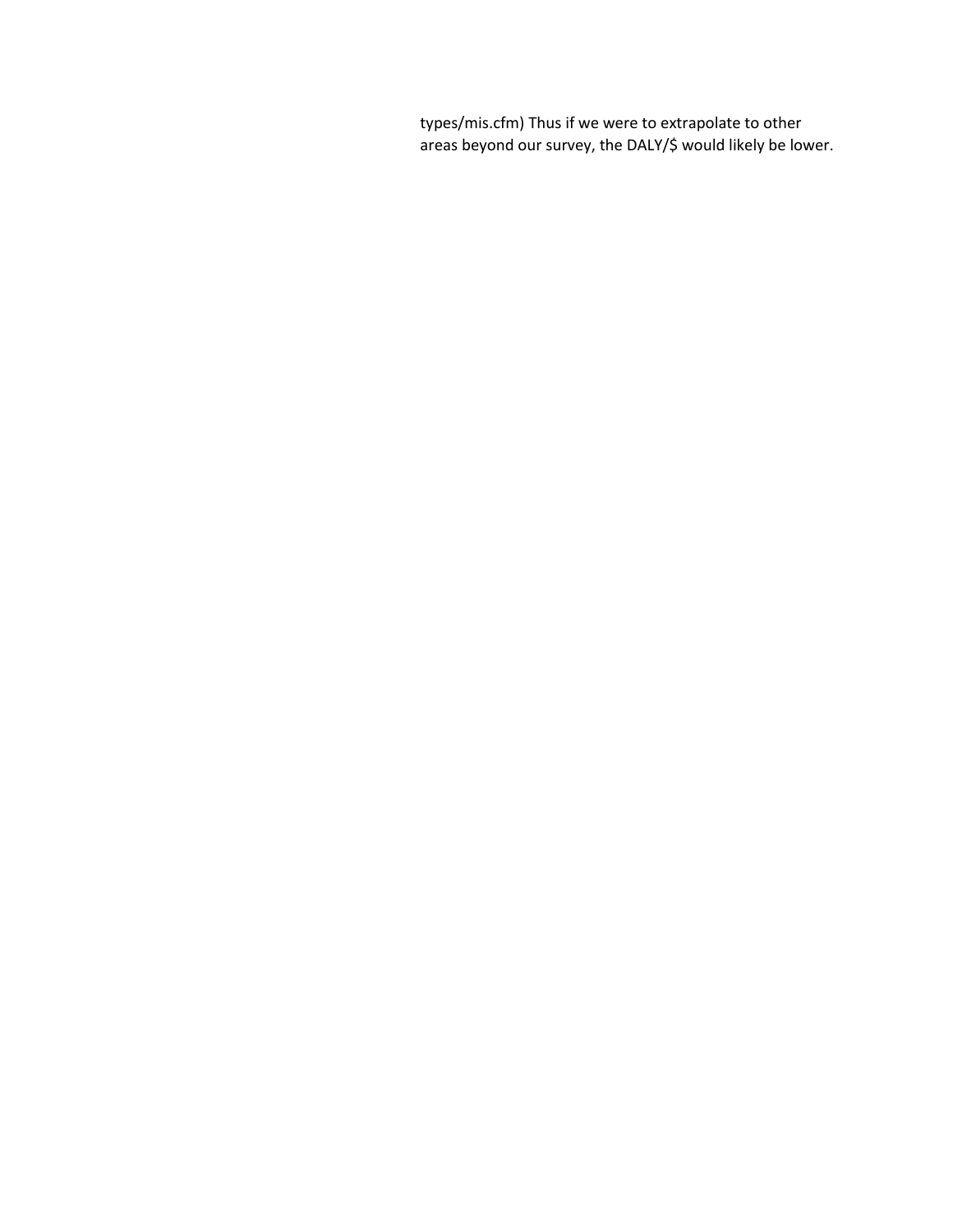# **Table 1**

|       | Coded as unfinished (0) | Coded as finished (1) |  |  |
|-------|-------------------------|-----------------------|--|--|
| Floor | adobe                   | brick                 |  |  |
|       | bamboo                  | carpet                |  |  |
|       | clay                    | cement                |  |  |
|       | dung                    | ceramic               |  |  |
|       | earth                   | concrete              |  |  |
|       | mud                     | linoleum              |  |  |
|       | palm                    | parquet               |  |  |
|       | sand                    | polished wood         |  |  |
|       | wood planks             | tile                  |  |  |
|       |                         | vinyl                 |  |  |
|       |                         |                       |  |  |
| Wall  | adobe                   | bricks                |  |  |
|       | bamboo                  | cement                |  |  |
|       | bark                    | concrete              |  |  |
|       | cane                    | metal                 |  |  |
|       | earth                   | shingles              |  |  |
|       | grass                   | stone                 |  |  |
|       | mud                     |                       |  |  |
|       | palm                    |                       |  |  |
|       | sticks                  |                       |  |  |
|       | thatch                  |                       |  |  |
|       | wood                    |                       |  |  |
|       | wood planks             |                       |  |  |
| Roof  | bamboo                  | asbestos              |  |  |
|       | cana                    | concrete              |  |  |
|       | canvas                  | finished wood         |  |  |
|       | cardboard               | iron                  |  |  |
|       | carton                  | metal sheets          |  |  |
|       | estera                  | shingles              |  |  |
|       | grass                   | tiles                 |  |  |
|       | mud                     | tin                   |  |  |
|       | mud bricks              | zinc                  |  |  |
|       | natte                   |                       |  |  |
|       | palm                    |                       |  |  |
|       | plastic tarp            |                       |  |  |
|       | sod                     |                       |  |  |
|       | straw                   |                       |  |  |
|       | thatch                  |                       |  |  |
|       | tin cans                |                       |  |  |
|       | wood                    |                       |  |  |
|       | wood planks             |                       |  |  |
|       |                         |                       |  |  |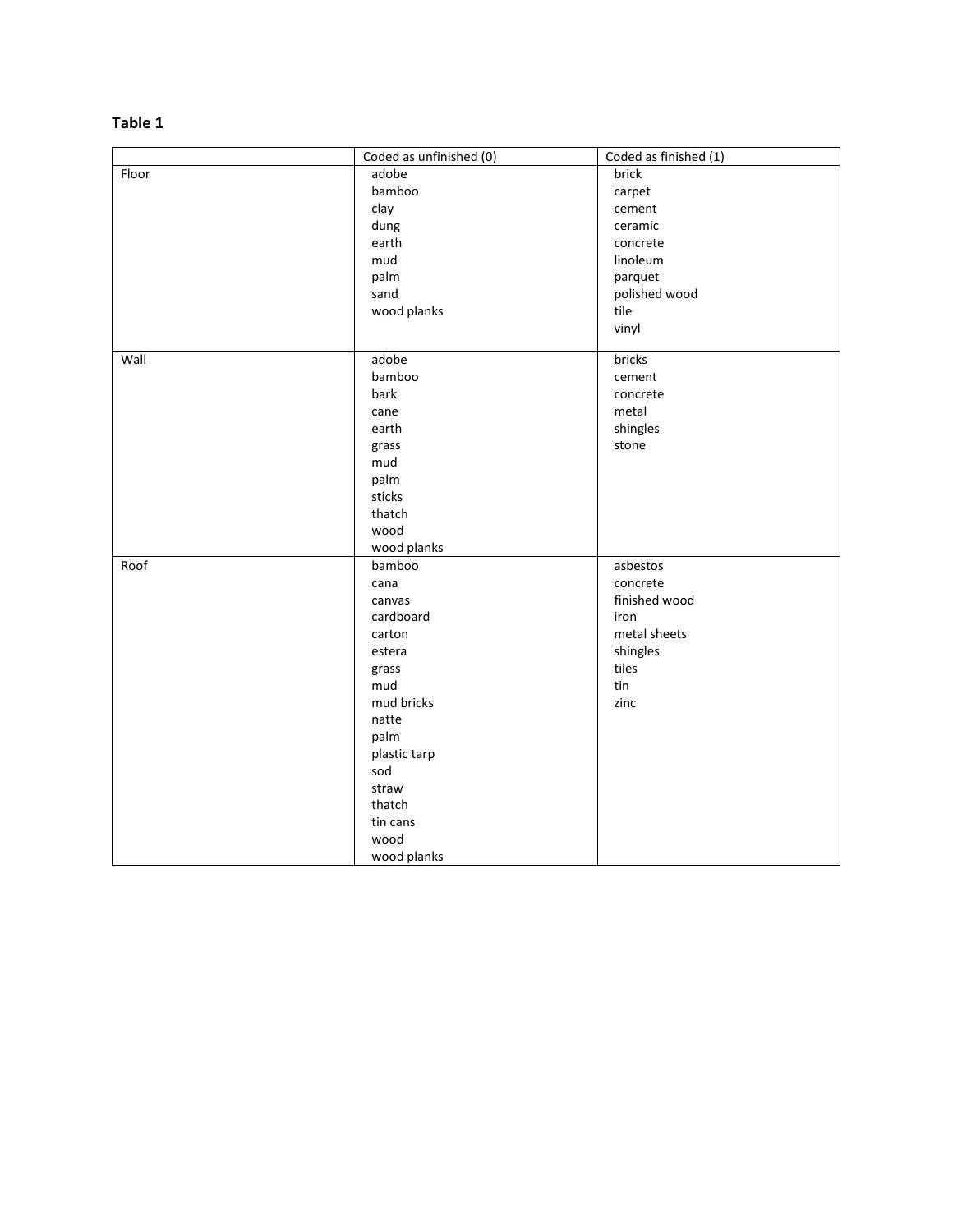## **Table 2**

|                  | A1. Dollars -> deforestation                                               |                                                                                 |                   |                      |                                                                                                          |  |
|------------------|----------------------------------------------------------------------------|---------------------------------------------------------------------------------|-------------------|----------------------|----------------------------------------------------------------------------------------------------------|--|
| Operation        | Value                                                                      | Assumed value                                                                   | Scale of<br>value | Uncertainty<br>range | Source                                                                                                   |  |
|                  | % decrease in deforestation<br>dollars (\$/ha/yr)                          | Decrease at \$100/ha/yr<br>Africa: 1.60%<br>Asia: 2.42%<br>Latin America: 0.98% | Continental       | none                 | Busch and Engelmann (2015)                                                                               |  |
| multiplied<br>by | percentage point reduction in deforestation<br>% decrease in deforestation | Average continent-level<br>deforestation                                        | Continental       | none                 | Data<br>Note: Continent-level rather than cell-year-level<br>deforestation to avoid having lots of zeros |  |
| Yields           | percentage point reduction in deforestation<br>dollars (\$/ha/yr)          |                                                                                 |                   |                      |                                                                                                          |  |

| › Deforestation<br>ectarer .<br>rz.                                      |               |  |      |             |
|--------------------------------------------------------------------------|---------------|--|------|-------------|
| centage point reduction ir<br>det orestation »<br>nerc<br>1 <sub>n</sub> | Based on data |  | none | n^+<br>Dald |
| reduced hectare of<br>de†orestation                                      |               |  |      |             |

|             | B. Deforestation -> DALY                                                    |                          |            |              |                                            |
|-------------|-----------------------------------------------------------------------------|--------------------------|------------|--------------|--------------------------------------------|
| Operation   | Value                                                                       | Assumed value            | Scale of   | Range        | Source                                     |
|             |                                                                             |                          | value      |              |                                            |
|             |                                                                             |                          |            |              |                                            |
| Mulitiplied | reduced pr. a child has malaria in blood when sampled (%)                   | Predicted conditional    | Cell-year  | Drawn        | Model                                      |
| by          | percentage point reduction of deforestation (%)                             | value                    | level      | from         |                                            |
|             |                                                                             | (land cover effect+land  |            | regression   |                                            |
|             |                                                                             | cover change effect)     |            |              |                                            |
| multiplied  | cases of malaria per child in a year                                        | X?                       | Universal  | If there's a | Find number of days malaria lasts in       |
| by          | $pr.a$ child has malaria in blood when sampled $(\%)$                       | (365.24 days in          |            | range,       | blood from DHS documentation?              |
|             |                                                                             | year/how many days       |            | draw from    | Are samples disproportionately taken       |
|             |                                                                             | malaria marker lasts in  |            | linear       | during high-malaria season? If so, need to |
|             |                                                                             | blood?)                  |            | distribution | adjust for this.                           |
|             |                                                                             |                          |            | between      |                                            |
|             |                                                                             |                          |            | high-low     |                                            |
| multiplied  | target population size, N                                                   | <b>Obtained from DHS</b> | Nationwide | ?            | DHS survey                                 |
| by          | inverse sampling fraction, $f^{-1} =$<br>sample population size, n          | survey documentation     | for sample |              |                                            |
|             |                                                                             |                          | year       |              |                                            |
| Yields      | $\overline{cases\ of\ child\ malaria\ in\ population}$                      |                          |            |              |                                            |
|             | dollars (\$/ha/yr)                                                          |                          |            |              |                                            |
|             | cases of child malaria in population<br>additional hectare of deforestation |                          |            |              |                                            |
| multiplied  | DALY                                                                        | 4.5                      | Universal  |              | (Akhaven, 1999)                            |
| by          | case of malaria                                                             |                          |            |              |                                            |